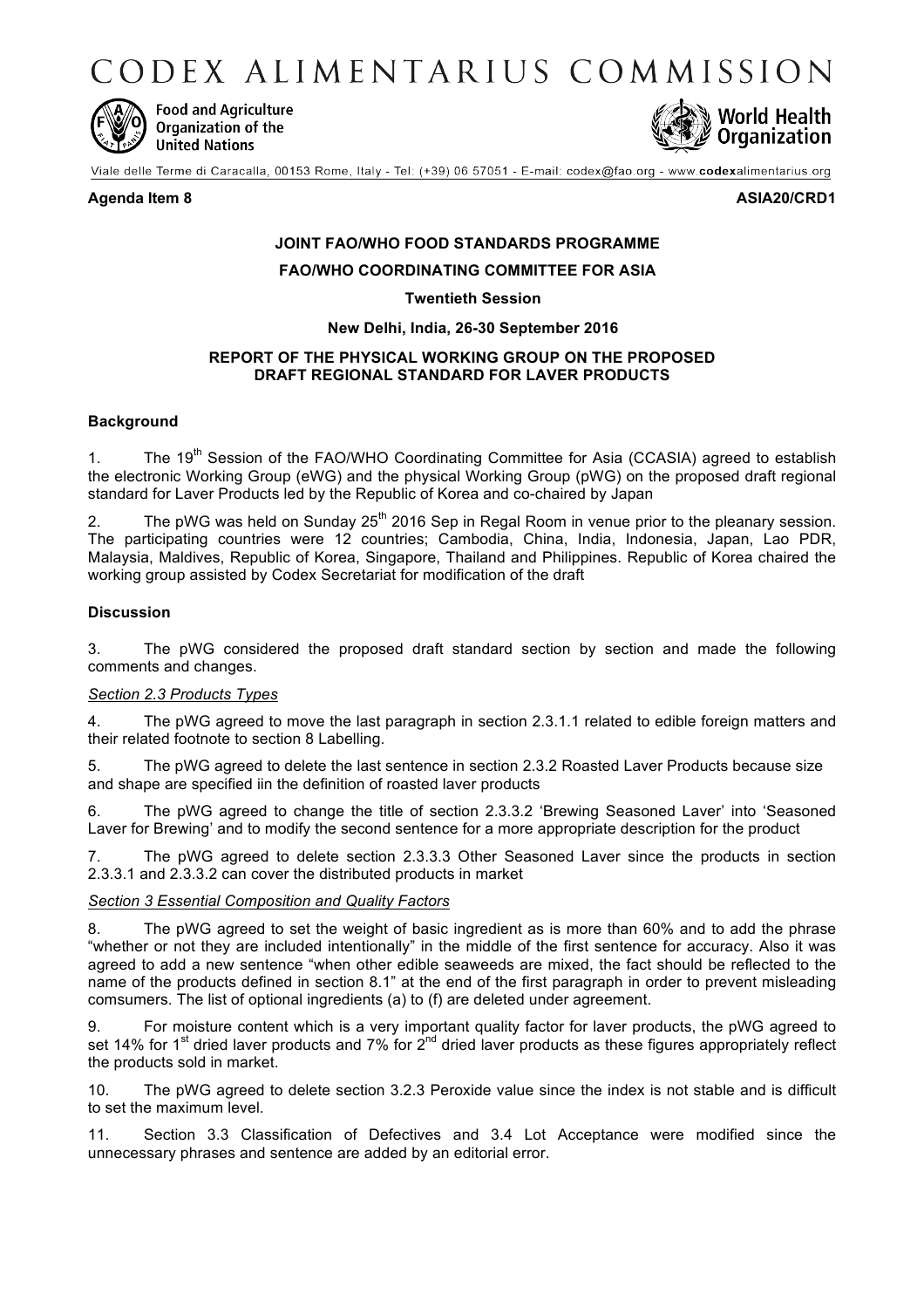### *Section 4 Food Additives*

12. For seasoned laver products section 4.2, the pWG agreed that the food categories of the GSFA to which laver products are only 04.2.2.2 and 04.2.2.8 since food categories 04.2.2.3 through 04.2.2.7 do not include laver products covered by the Standard. In addition to the food additive provisions of the GSFA, the pWG agreed to add acesulfame potassium (INS 950) at 300 mg/kg.

13. The pWG added the general text related to the use of flavourings for seasoned laver products.

### *Section 6 Hygiene*

14. The pWG agreed to remove the last paragraph of this section since this sentences are already covered in CAC/RCP 1-1969.

### *Section 7 Weight Measures & 8 Labelling*

15. Due to time constraint, these two sections are left in square brackets for further discussion and agreed to request to hold an in-session WG.

# *Section 9 Method of Analysis and Sampling*

16. The Codex Secretariat recalled that CAC39 had adopted an amendment to section on methods of analysis and sampling of the Format for Codex Commodity Standard (Section ii: Elaboration of Codex Commodity Standard). The amendment required that the section would include a standardized text and that the list of method of analysis and sampling would be removed when the standard is adopted by CAC.

17. The pWG added a standardized text.

# **Recommendation**

18. The pWG recommends the pleanary to consider the revised draft standard as attached in Appendix I.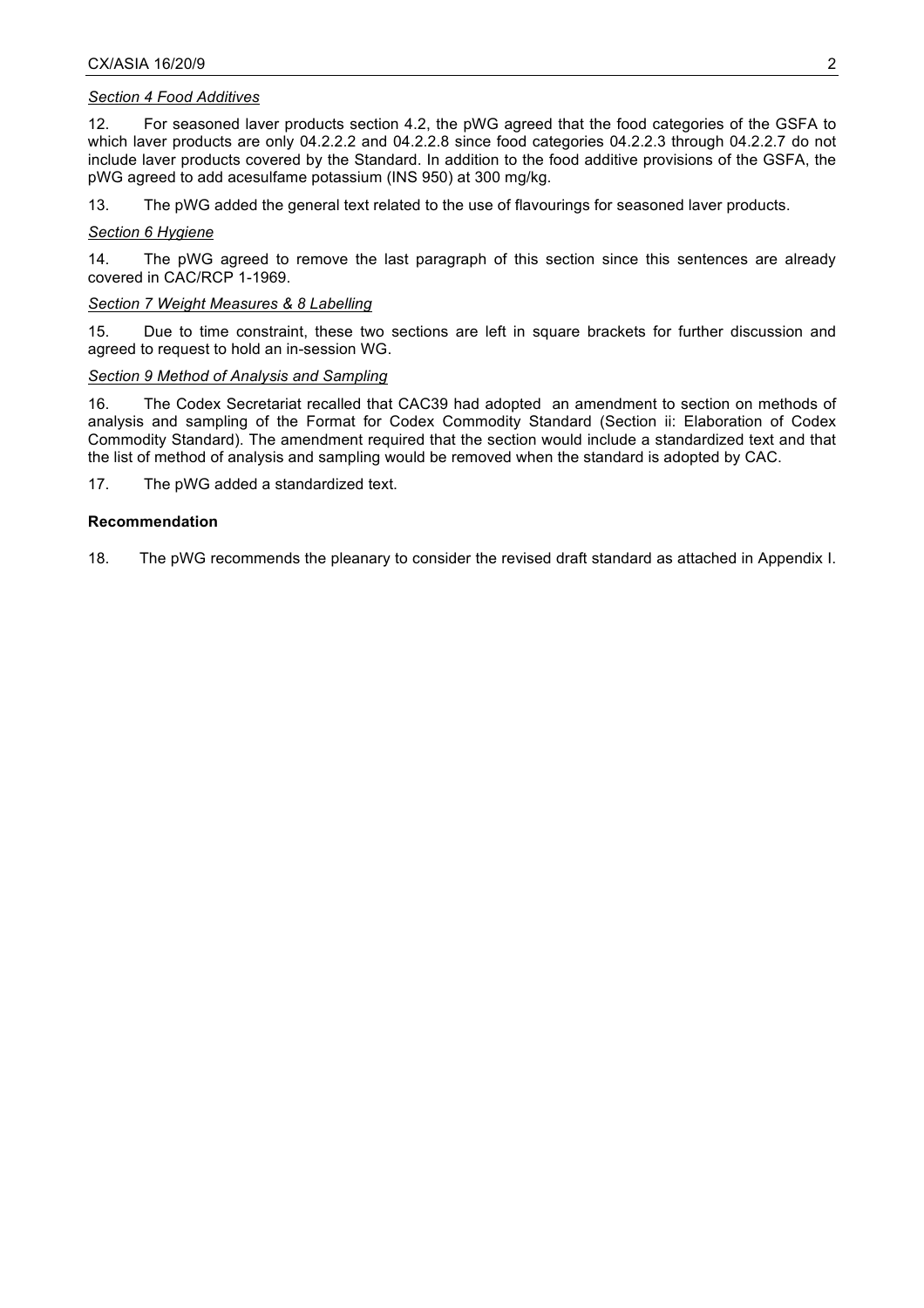# **REPORT OF THE PHYSICAL WORKING GROUP ON THE PROPOSED DRAFT REGIONAL STANDARD FOR LAVER PRODUCTS**

#### **(N14-2011)**

### **1. SCOPE**

This standard applies to dried laver, roasted laver and seasoned laver products of the genus *Pyropia*, which are defined in Section 2 below, and offered for direct consumption, including for catering purposes or for repackaging and further processing if required.

# **2. DESCRIPTION**

### **2.1 Product Definition**

Laver products are those prepared mainly with raw laver, which belongs to the genus *Pyropia*. All products are dried and after drying, the products may be further roasted and/or seasoned.

# **2.2 Styles**

The product may come in various styles such as a shredded fragment, a sheet, a rolled-sheet, a round lump, etc. Any presentation of the product shall be permitted provided that it meets all requirements of this standard; and is adequately described on the label to avoid confusing or misleading the consumer.

# **2.3 Product Types**

# **2.3.1 Dried Laver Products**

# **2.3.1.1 Dried Laver**

Dried laver is the product of raw laver, which is washed, chopped/cut, molded, dehydrated and dried  $(4^{st}$ dried products) after harvesting ( $1<sup>st</sup>$  dried products). It may go through a re-drying process  $(2<sup>nd</sup>$  dried products) for long-term storage  $(2^{nd}$  dried products).

#### **2.3.1.2 Other Dried Laver**

Other dried laver is the product other than the product defined in section 2.3.1.1.

#### **2.3.2 Roasted Laver Product**

Roasted laver product is the product in which the dried laver products, defined in Section 2.3.1, go through roasting or any other heating methods without seasoning, so that its physicochemical characteristics such as colour, moisture and texture may change.

#### It may be cut into different shapes after roasting.

#### **2.3.3 Seasoned Laver Products**

#### **2.3.3.1 Seasoned Laver**

Seasoned laver is the product in which the dried laver products, defined in Section 2.3.1, is seasoned with any optional ingredients, defined in Section 3.1.2. It may have any following methods; roasting, stir-/deepfrying, treating with edible oil, etc. before or after seasoning.

#### **2.3.3.2 Brewing Seasoned Laver for Brewing**

Brewing sSeasoned laver for brewing is the product in which the dried laver, defined in Section 2.3.1.1, is broken and roasted/stir-fried. The product is already seasoned or has addeditional with seasoning packs, and then boiling water is added before when consumedption. Boiling water is added before consumption.

#### **2. 2.3.3.3 Other Seasoned Laver**

2. Other seasoned laver is the product other than the products defined in Sections 2.3.3.1 and 2.3.3.2.

# **3. ESSENTIAL COMPOSITION AND QUALITY FACTORS**

#### **3.1 Composition**

#### **3.1.1 Basic Ingredients**

Raw laver which belongs to the genus *Pyropia*, as defined in Section 2.1.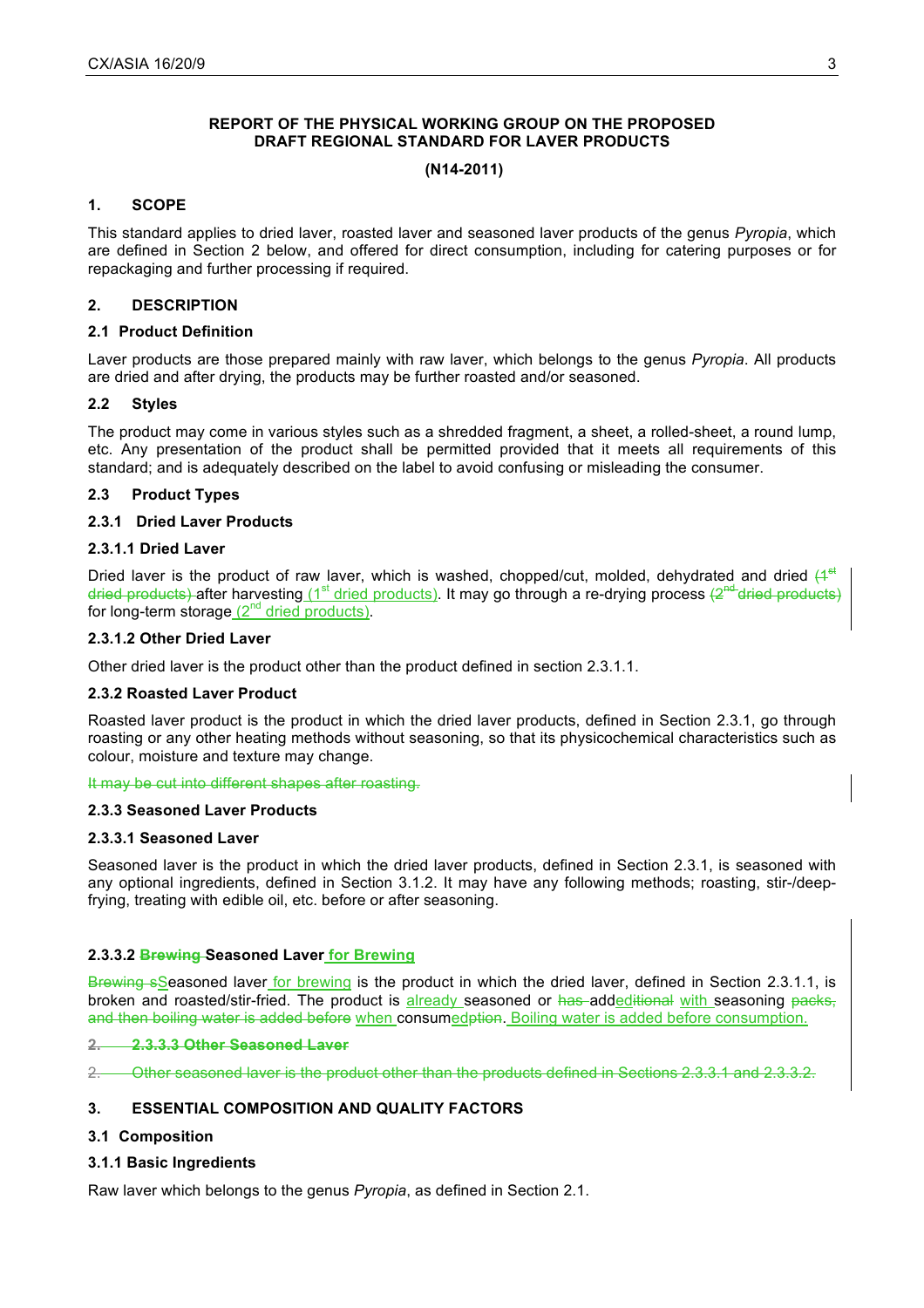#### **3.1.2 Optional Ingredients**

As long as the weight of basic ingredient, which is defined in 3.1.1, is more than **[60%]**, other edible seaweeds, whether or not they are included intentionally, may be used for the products defined in Section 2.3.1. When other edible seaweeds are mixed, the fact should be reflected to the name of the products defined in section 8.1.

All other ingredients may be used for the products defined in Section 2.3.3. Seasoned laver products, which shall be of food grade quality and conform to all applicable Codex standards if existsuch as;

2.1 edible oil

- 2.1 sauces
- 2.1 sugars
- 2.1 salts
- 2.1 spice, seasoning and condiments
- 2.1 other ingredients as appropriate

#### **2.2 Quality Factors**

The final product shall maintain its own flavour and colour, which represent its raw materials and processing methods and it shall be-free from off-flavours.

| $\overline{1}$ 3.2.1 Moisture content $\overline{1}$ – | Maximum (%)             |
|--------------------------------------------------------|-------------------------|
| Dried Laver Products (1 <sup>st</sup> dried product)   | <del>[13] or [14]</del> |
| Dried Laver Products (2 <sup>nd-</sup> dried product)  | <del>[6] or [7]</del>   |
| Roasted Laver Product                                  |                         |
| Seasoned Laver Products                                |                         |
| <b>Brewing Seasoned Laver for brewing</b>              |                         |

| <b>Products</b>                                         | <b>Moisture content (Maximum %)</b> |
|---------------------------------------------------------|-------------------------------------|
| Dried Laver Products (Section 2.3.1)                    | 14                                  |
| in case of $(2^{nd}$ dried products)                    |                                     |
| Roasted Laver Product (Section 2.3.2)                   | 5                                   |
| Seasoned Laver Products (Section 2.3.3)                 | 5                                   |
| In case of Seasoned Laver for Brewing (Section 2.3.3.2) |                                     |

| 3.2.2 Acid value                                         | Maximum (mg KOH/g) |              |
|----------------------------------------------------------|--------------------|--------------|
| Seasoned laver products fried or treated with edible oil |                    | 3 O          |
| 1.2 [3.2.3 Peroxide value]<br><b>Maximum (meq/kg)</b>    |                    |              |
| Seasoned laver products fried or treated with edible oil |                    | <del>,</del> |

#### **1.3 Classification of Defectives**

A container that fails to meet one or more of the applicable quality requirements, as set out in Section 3.2 and in the corresponding Annexes (except those based on sample averages), should be considered as a "defective".

#### **1.4 Lot Acceptance**

A lot will be considered acceptable when the number of "defectives" as defined in Section 3.3 and in the corresponding Annexes does not exceed the acceptance number (c) of the appropriate sampling plan with an AQL of 6.5. For factors evaluated on a sample average, a lot will be considered acceptable if the average meets the specified tolerance, and no individual sample is excessively out of tolerance.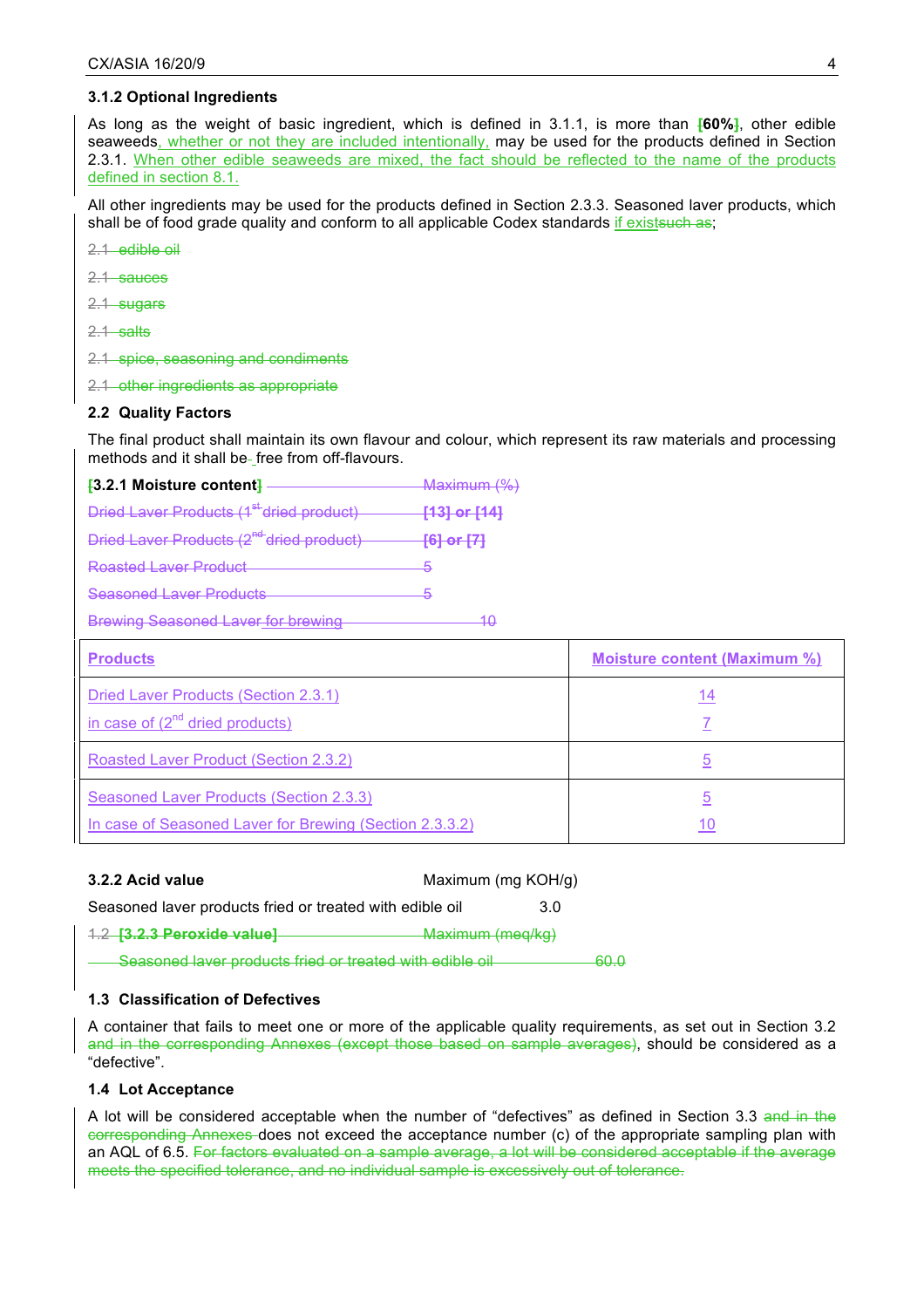# **2. [FOOD ADDITIVES]**

# **2.1 Dried Laver Products and Roasted Laver Product**

No food additives, flavouring and processing aids are permitted.

 $2.1 -$ 

# **2.2 Seasoned Laver Products**

Only aAcidity regulators, anticaking agents, flavour enhancers, sweeteners, thickeners and antioxidants used in accordance with Tables 1 and 2 of the *General Standard of Food Additives (CODEX STAN 192- 1995)* in food categories 04.2.2.23 through and 04.2.2.8 or listed in Table 3 of the *General Standard for Food Additives* are acceptable for use in seasoned laver products (see Section 2.3.3) conforming to this standard.

Colours and preservatives are not permitted.

In addition, the following food additives may be used.

| <b>INS</b>               | Name of Food additives                  | <b>Maximum Level(mg/kg)</b> |
|--------------------------|-----------------------------------------|-----------------------------|
| <b>Acidity Regulator</b> |                                         |                             |
| 334                      | Tartaric acid, L(+)                     | 500                         |
| 336(i)                   | Monopotassium tartrate                  | 60                          |
| <b>Thickener</b>         |                                         |                             |
| 459                      | Cyclodextrin, beta-                     | <b>GMP</b>                  |
| Sweeteners               |                                         |                             |
| 950                      | Acesulfame potassium                    | 300                         |
| 960                      | <b>Steviol glycosides</b>               | 900                         |
| Antioxidants             |                                         |                             |
| 319                      | <b>Tertiary butyhydroquinone (TBHQ)</b> | 200                         |

# **4.2.1 Flavourings**

The flavourings used in the products covered by this standard should comply with the guidelines for the use

of flavourings (CAC/GL 66-2008).

# **3. CONTAMINANTS**

The products covered by this standard shall comply with the Maximum Levels of the *Codex General Standard for Contaminants and Toxins in Food and Feed* (CODEX/STAN 193-1995). And the products covered by this standard shall comply with the maximum residue limits for pesticides established by the Codex Alimentarius Commission.

# **4. HYGIENE**

It is recommended that the products covered by the provisions of this standard be prepared and handled in accordance with the appropriate sections of the *General Principles of Food Hygiene* (CAC/RCP 1-1969), and other relevant Codex texts, such as Codes of Hygienic Practice and Codes of Practice.

The products should also comply with other microbiological criteria established in accordance with *Principles and Guidelines* for the *Establishment and Application of Microbiological Criteria Related to Foods* (CAC/GL 21-1997).

Seaweeds used for laver products shall be grown and processed in areas and water appropriate for cultivation and processing of seaweeds for direct human consumption. After harvesting, raw seaweeds shall be treated with potable water<sup>1</sup> or clean sea water2. In the final step of processing for dried laver products, just before a drying process, the seaweeds shall be treated with potable water.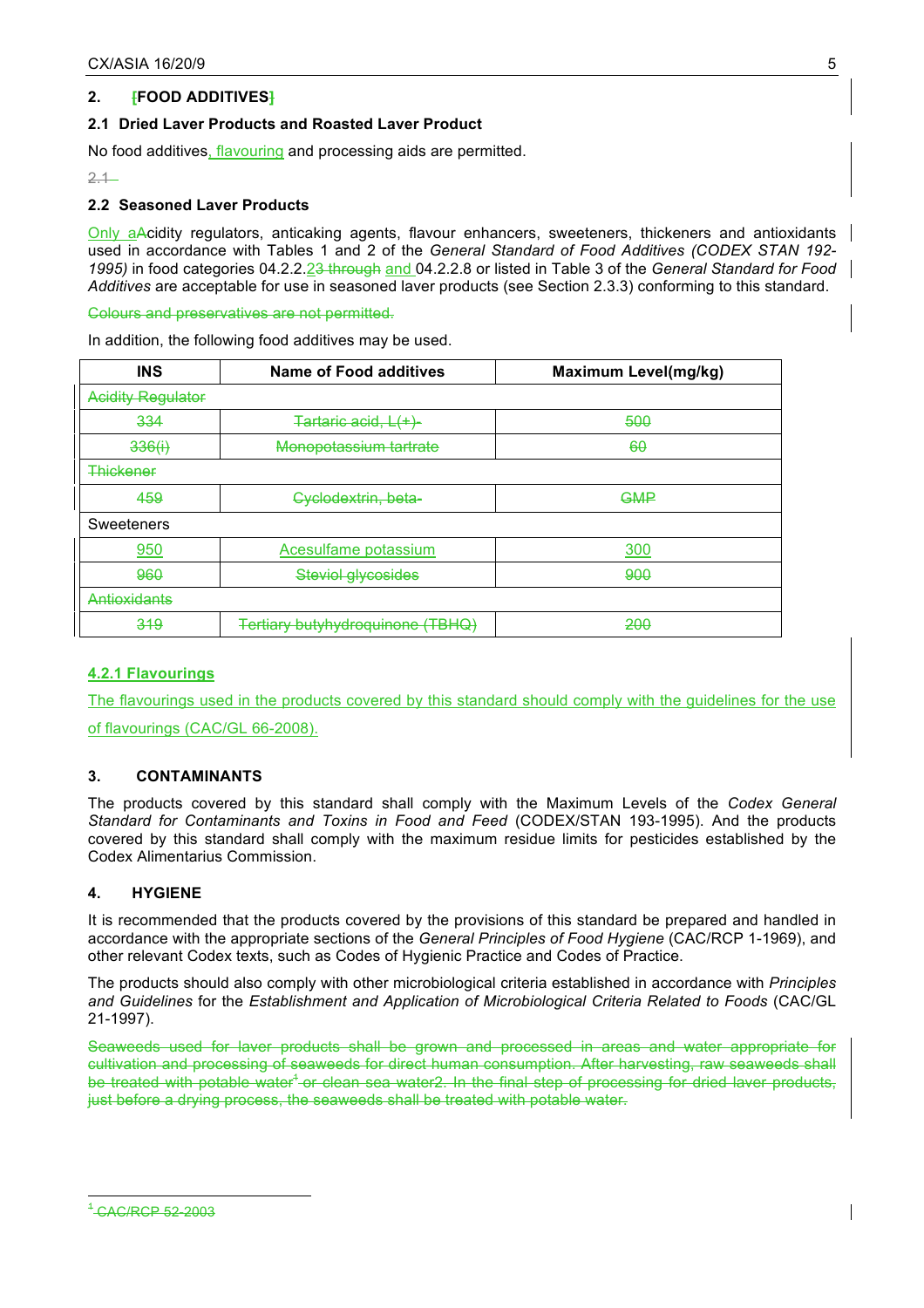# **5. WEIGHTS AND MEASURES**

#### **5.1 [Net ContentsWeight]**

The weight contents of the product shall be expressed in the unit of weight ("g" or "kg"), and/or in the unit of the number of sheet, or in combination of these two.

# **7.1.1 Classification of "Defectives"**

A container that fails to meet the requirement for net contentsweight of Section 7.1should be considered as a "defective".

# **7.1.2 Lot Acceptance**

A lot should be considered as meeting the requirement of Section 7.1 when the number of "defectives", as defined in Section 7.1.1, does not exceed the acceptance number (c) of the appropriate sampling plan with an AQL of 6.5.

# **7.2 [Packaging]**

Laver products shall be packaged in a manner to protect and maintain hygienic, nutritional and quality attributes of the products to the extent reasonably practical. In addition, the products shall be packaged to protect them from moisture.

Packaging materials used for retail products shall be completely transparent except for printing areas, or completely opaque. In addition, the products shall be packaged to protect them from moisture.

 $4.$  [

# **5. LABELLING]**

In addition to the provisions of the *General Standard for the Labelling of Pre-packaged Foods* (CODEX STAN 1-1985), the following specific provisions apply:

### **5.1 The Name of the Product**

The name of the products shall be in line with Section 2.3. Other appropriate names can be labelled in accordance with the law and custom in the country where the products are distributed in a manner not to mislead the consumer.

#### **5.2 Labelling of Non-Retail Containers**

Information on non-retail containers shall be given either on the container or in accompanying documents, except that the name of the products, lot identification, and the name and address of the manufacturer and/or packer shall appear on the container. However, lot identification, and the name and address of the manufacturer and/or packer may be replaced by an identification mark, provided that such a mark is clearly identifiable with the accompanying documents.

While non-retail product may contain edible foreign matters<sup>2</sup>, they shall be identified and appropriately

communicated.

[Subsection labelling of net content]

[modified according to the discussion on net content]

# **6. METHOD OF ANALYSIS AND SAMPLING<sup>3</sup>**

For checking the compliance with this standard, the methods of analysis and sampling contained in the *Recommended Methods of Analysis and Sampling* (CODEX STAN 234-1999) relevant to the provisions in this standard, shall be used.

# **6.1 Sampling**

Sampling of lots for examination of the product shall be in accordance with the *General Guidelines on Sampling* (CAC/GL 50-2004).

 $2$  Sea creatures or sea plants which are not harmful to a human body and mixed unintentionally, unavoidably or naturally during the growing process in the sea.<br> $\frac{3}{1}$ The listing of methods of analysis and sampling will be removed when the standard will be adopted by CAC.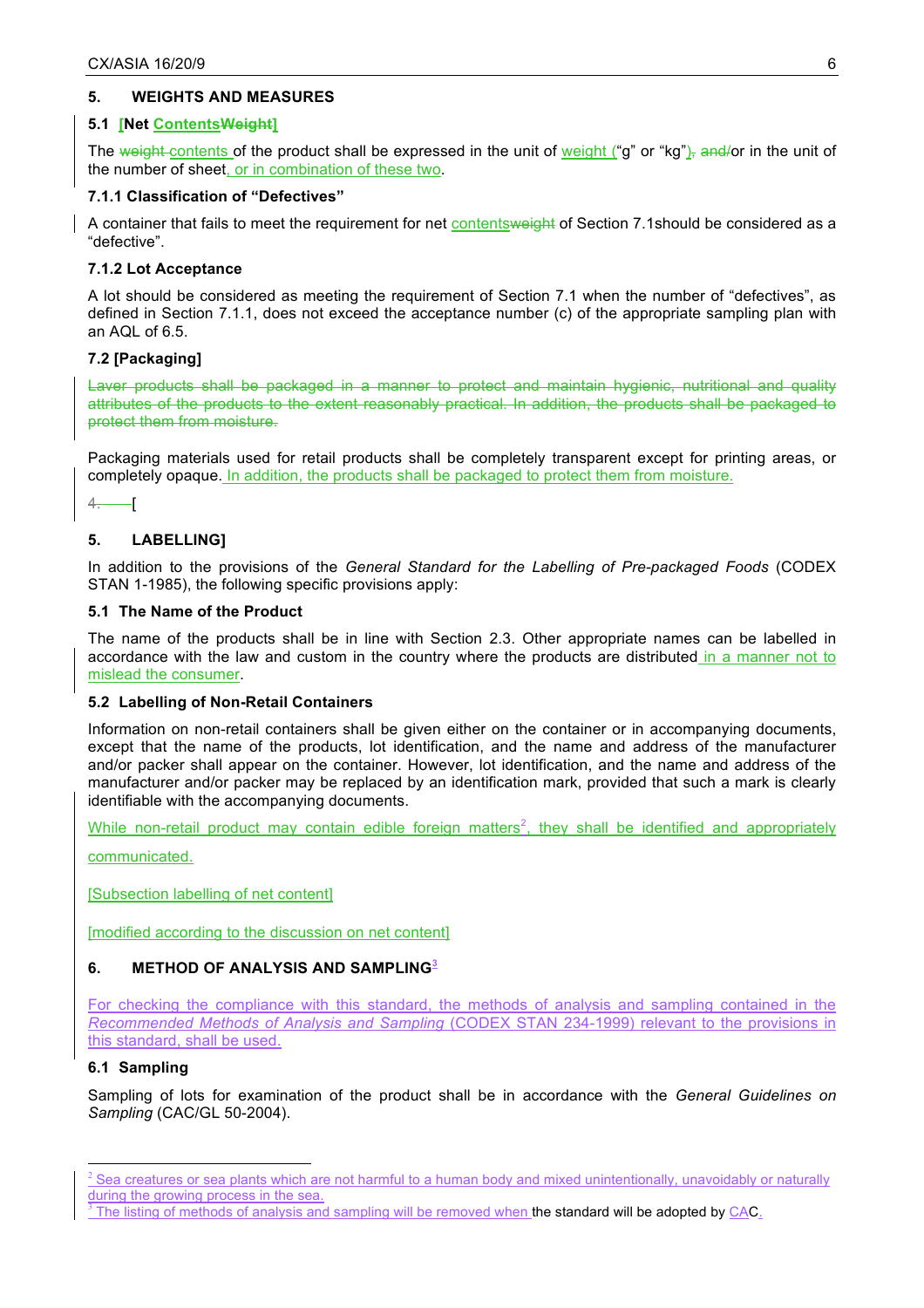# **6.2 Sensory and Physical Examination**

Samples taken for sensory and physical examination shall be assessed by appropriately trained persons.

#### **6.3 Method of Analysis**

# **9.3.1 Preparation of Test Sample**

### **9.3.1.1 Moisture**

Remove packaging materials from the test sample. Grind the sample with a grinder and store in a tightly sealed plastic bag.

### **9.3.1.2 Acid value**

# **(a) Extraction**

Weigh 50  $g<sup>4</sup>$  of test sample into 1000 mL Erlenmeyer flask. Add 500 mL of petroleum ether to the flask followed by replacing air in the flask by  $N_2$  gas. Put a stopper on the flask and let stand for 2 hours. Decant the extracted solution (A) through a filter paper, on which  $Na<sub>2</sub>SO<sub>4</sub>$  is mounted to remove moisture, on a funnel into 1000 mL round flask-flat bottom. Add additional 250 mL of petroleum ether to residue in the Erlenmeyer flask and decant the extracted solution (B) into the round flask-flat bottom again as done previously. Evaporate the whole extracted solution (mixture of solution A and B) on the rotary evaporator in vacuum less than 40℃.

### **9.3.2 Method**

| Provision           | Method        | Principle                                          | $\tau_\mathsf{VDE}$ |
|---------------------|---------------|----------------------------------------------------|---------------------|
| Moisture<br>Content | AOAC 925.45   | Gravimetry, drying at atmospheric   IV<br>pressure |                     |
| Acid Value          | AOCS Cd 3d-63 | Titrimetrv                                         |                     |

<sup>————————————————————&</sup>lt;br><sup>4</sup> In case the determination is difficult due to the low acid value, take more amount of the sample.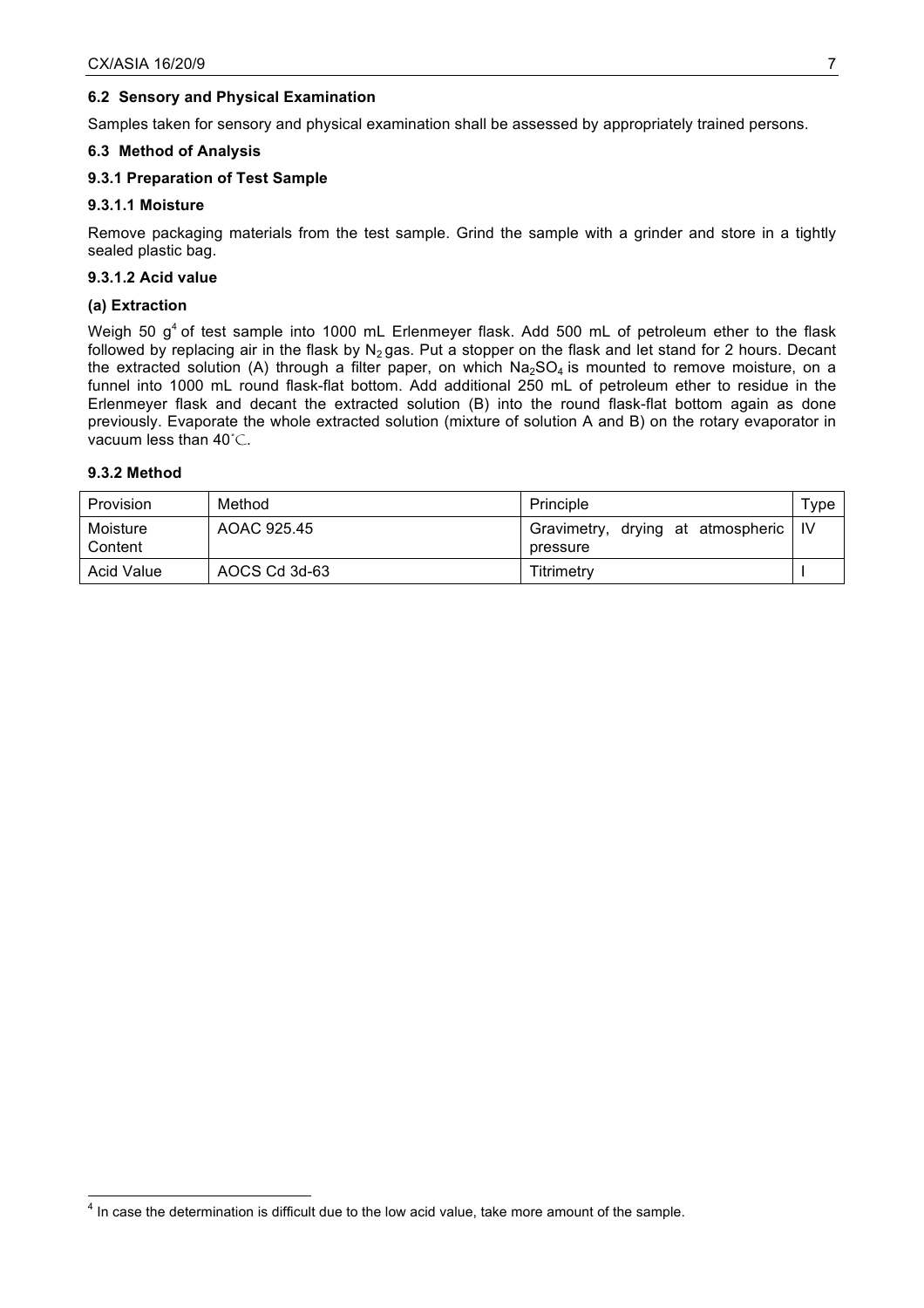# **Sampling Plans**

The Appropriate inspection level is selected as follows :

# **Inspection level** Ⅰ **- Normal Sampling**

**Inspection level** Ⅱ **- Disputes, (Codex referee purposes sample size) enforcement or need for better lot estimate**

# SAMPLING PLAN 1

(Inspection Level  $I$ , AQL = 6.5)

| <b>NET WEIGHT IS EQUAL TO OR LESS THAN 1KG (2.2 LB)</b>                 |                 |                              |  |
|-------------------------------------------------------------------------|-----------------|------------------------------|--|
| Lot Size (N)                                                            | Sample Size (n) | <b>Acceptance Number (c)</b> |  |
| 4,800 or less                                                           | 6               | 1                            |  |
| 4,801 - 24,000                                                          | 13              | $\overline{2}$               |  |
| 24,001 - 48,000                                                         | 21              | 3                            |  |
| 48,001 - 84,000                                                         | 29              | 4                            |  |
| 84,001 - 144,000                                                        | 38              | 5                            |  |
| 144,001 - 240,000                                                       | 48              | 6                            |  |
| more than 240,000                                                       | 60              | $\overline{7}$               |  |
| NET WEIGHT IS GREATER THAN 1KG (2.2 LB) BUT NOT MORE THAN 4.5KG (10 LB) |                 |                              |  |
| Lot Size (N)                                                            | Sample Size (n) | <b>Acceptance Number (c)</b> |  |
| 2,400 or less                                                           | 6               | 1                            |  |
| $2,401 - 15,000$                                                        | 13              | $\overline{2}$               |  |
| 15,001 - 24,000                                                         | 21              | 3                            |  |
| 24,001 - 42,000                                                         | 29              | $\overline{4}$               |  |
| 42,001 - 72,000                                                         | 38              | 5                            |  |
| 72,001 - 120,000                                                        | 48              | 6                            |  |
| more than 120,000                                                       | 60              | $\overline{7}$               |  |
| NET WEIGHT GREATER THAN 4.5KG (10 LB)                                   |                 |                              |  |
| Lot Size (N)                                                            | Sample Size (n) | <b>Acceptance Number (c)</b> |  |
| 600 or less                                                             | 6               | $\mathbf 1$                  |  |
| $601 - 2,000$                                                           | 13              | $\overline{2}$               |  |
| $2,001 - 7,200$                                                         | 21              | 3                            |  |
| 7,201 - 15,000                                                          | 29              | $\overline{\mathbf{4}}$      |  |
| 15,001 - 24,000                                                         | 38              | 5                            |  |
| 24,001 - 42,000                                                         | 48              | 6                            |  |
| more than 42,000                                                        | 60              | $\overline{7}$               |  |